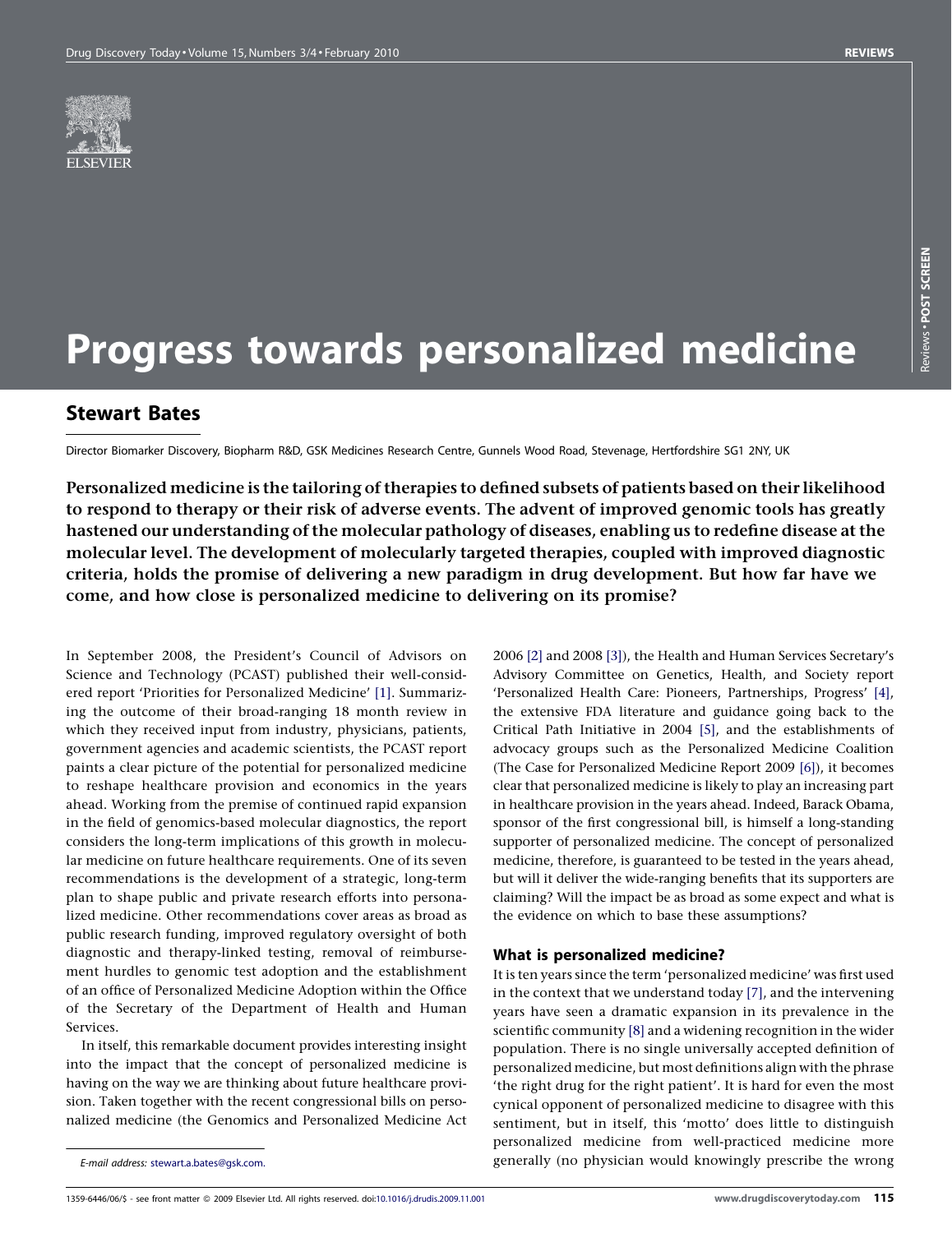medicine). The more comprehensive definition provided by the PCAST report is more helpful and relevant:

'Personalized medicine' refers to the tailoring of medical treatment to the individual characteristics of each patient. It does not literally mean the creation of drugs or medical devices that are unique to a patient but rather the ability to classify individuals into subpopulations that differ in their susceptibility to a particular disease or their response to a specific treatment. Preventive or therapeutic interventions can then be concentrated on those who will benefit, sparing expense and side effects for those who will not.

#### PCAST report September 2008

Simply put, the more specifically we define diseases and the patients that are affected by them, the more able we will be to treat them effectively. Personalized medicine, therefore, is a natural progression of the good clinical practice that has always been the foundation of good healthcare provision and reflects a continuous process of refinement through stratified medicine [\[9,10\]](#page-4-0). The crucial difference is primarily the speed of change; the rapid advancement in molecular and particularly genomic technologies that followed the completion of the human genome project has delivered a plethora of new diagnostics and targeted therapies into medical practice. This is reflected by the focus of the PCAST report on genomic-based molecular diagnostics as the most notable area of growth in personalized medicine, and although it acknowledges the contributions from other fields, its recommendation focuses primarily in this area.

The assumption that personalized medicine makes, then, is that our current standard of diagnosis of human diseases and patient responses to both disease and therapeutic intervention are incomplete. One key piece of evidence that supports this premise is the variability in response of patients to standard drug treatments. Although there is considerable variation across different diseases, between 30% and 70% of patients will fail to respond to a drug treatment [\[11\]](#page-4-0). Whereas many factors are likely to contribute to these low rates of drug response, including accuracy and completeness of patient adherence to therapy, it seems probable that patient-specific factors such as variation in drug metabolism rates and variation in the nature of the underlying disease are also important contributing factors.

# Targeted therapy in cancer – setting the example

The treatment response rates in cancer are amongst the lowest for any major disease, and this, coupled with the now well-established genomic basis of cancer pathology, has long put cancer research in the vanguard of personalized medicine. Oncology has delivered key successes in personalized medicine: the examples provided by Herceptin in breast cancer and Gleevec in chronic myeloid leukaemia (CML) have long carried the mantle for individualized therapy. A humanized monoclonal antibody directed against the extracellular domain of the HER-2 receptor tyrosine kinase, which is amplified in approximately 20% of invasive breast cancers, Herceptin (Trastuzumab) was approved along with a diagnostic test for HER-2 overexpression in 1998. HER-2 amplification was known to have adverse prognostic significance, so as a targeted therapy against this high-risk subgroup, Herceptin has become an important therapy option in both the adjuvant and metastatic

settings [\[12\].](#page-4-0) Working in this molecularly defined subset of breast cancer patients, Herceptin has been instrumental in creating an awareness of personalized medicine within the wider community and has come to define personalized medicine for many people. Continuing to build on this success, recent reports have shown the efficacy of Herceptin in a HER-2 positive subset of gastric cancers [\[13,14\]](#page-4-0).

The discovery of the Philadelphia chromosome, the product of translocation between the long arms of chromosomes 9 and 22, as the hallmark of CML represents the first linkage of a molecular rearrangement with a specific disease [\[15,16\]](#page-4-0). When it was later shown that BCR–ABL, the fusion protein created as a result of this translocation, can itself induce a myeloproliferative disorder representative of CML, it confirmed that the translocation is not only diagnostic but also causative of the disease. Gleevec (Imatinib), which was approved in 2001, is an inhibitor of the ABL tyrosine kinase that has become the primary therapeutic intervention for CML [\[17\]](#page-4-0). Given the specificity of the Philadelphia chromosome for CML, the translocation is used both diagnostically and therapeutically to monitor response to Gleevec. Like Herceptin before it, Gleevec exemplifies how improved molecular classification of disease not only provides improved diagnostic information but also enables the development of therapies targeted towards these specific disease subsets.

# Molecular diagnostics – prognosis and prediction

Pathologically defined disease subsets described by the location of the tumour or the originating cell have been fundamental for medical treatment in cancer for decades. Oestrogen and progesterone receptor status in breast cancer has long been known to predict response to endocrine therapies such as tamoxifen and arguably represent one of the first examples of personalized medicine [\[18\].](#page-4-0) The clear molecular differences seen in breast cancer have also lent themselves to genomic profiling, and through transcriptional profiling approaches, several prognostic and predictive assays have been developed. Prominent amongst these is Oncotype Dx, a 21 gene polymerase chain reaction (PCR) panel that predicts tumour recurrence at ten years in ER-positive, nodenegative breast cancer patients receiving tamoxifen therapy [\[19\]](#page-4-0). Using a statistically defined algorithm, the gene expression profile is used to define a recurrence score that can be used to identify patients who are likely to benefit from additional adjuvant therapy. Patients with low recurrence scores and, therefore, good prognosis are spared the stress and risk of unnecessary therapy, and the healthcare system saves the costs of delivering additional treatment. Oncotype Dx in that sense exemplifies the case for personalized medicine. The assay has been endorsed by both the Association of Clinical Oncologists (ASCO) [\[20\]](#page-4-0) and the National Comprehensive Cancer Network [\[21\],](#page-4-0) and the fact that the cost of the test is largely offset by the savings from unnecessary therapy has brought it endorsement from the majority of payer organizations.

Although it is one of the first, and certainly the most successful to date, it is already clear that Oncotype Dx is merely the tip of the iceberg. In breast cancer alone, we have seen the emergence of multi-analyte tests based on techniques as broad as PCR, microarray, immunohistochemistry and fluorescent in situ hybridization, amongst others [\[22\].](#page-4-0) Genomic Health, the developers of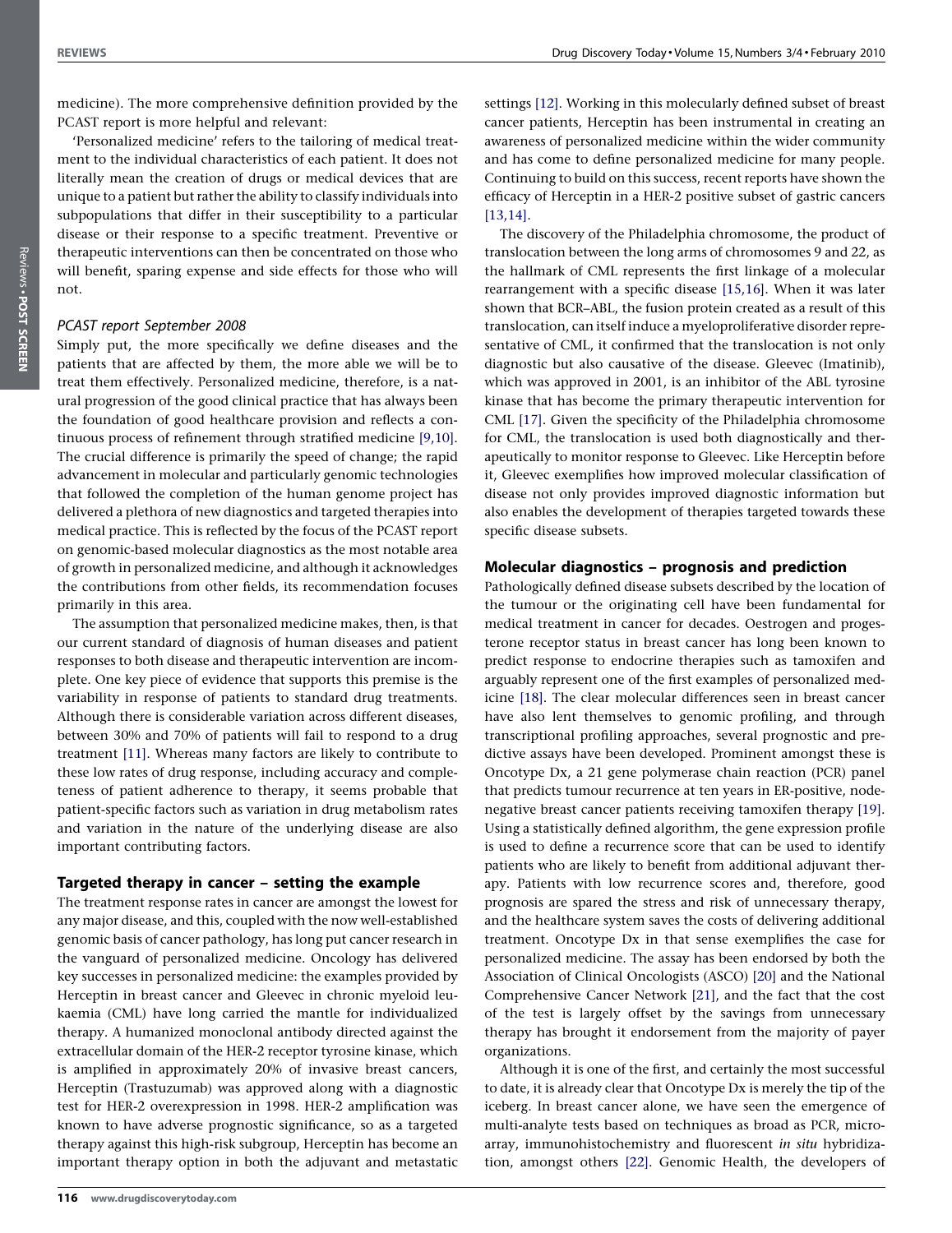Oncotype Dx, are expanding the use of their assay in breast cancer, as well as developing similar prognostic tests for colon cancer, prostrate cancer, non-small cell lung cancer, renal cancer and melanoma. Most advanced is the prognostic panel for stage II colon cancer, positive clinical data for which were presented at the recent ASCO meeting ([http://www.asco.org/ASCOv2/Department%20](mailto:stewart.a.bates@gsk.com) [Content/Communications/Downloads/FINAL\\_AM\\_09%20May\\_](mailto:stewart.a.bates@gsk.com) [14\\_release.pdf\)](mailto:stewart.a.bates@gsk.com). Again, they are not alone: at the same meeting Agendia presented initial data on the use of their ColoPrint microarray gene panel (they have already launched a breast cancer microarray – Mammaprint) for both prognostic and predictive indications. Agendia has also developed a microarray (CupPrint) [\[23\]](#page-4-0) in the equally competitive area of classification of cancers of unknown primary origin, in which mRNA (Tissue of Origin) [\[24\]](#page-4-0) and miRNA (miRview mets) [\[25\]](#page-4-0) classification microarrays also exist.

Recognizing the rapid expansion in the use of these more complex diagnostic tests in prognostic (diagnostic of disease prognosis) and predictive (diagnostic of efficacy or adverse events to a stimulus such as drug) decision making, in July 2007, the FDA released its Draft Guidance document for in vitro diagnostic multivariate index assays [\[26\].](#page-4-0) In releasing this document, the FDA acknowledged both the growing importance of such tests and its plans for increased regulatory oversight for the development of such complex diagnostics, with clear clinical implications. Although at face value this would seem a positive step in the development of personalized medicine, the planned legislation – which will add to an already complex regulatory situation – has caused much concern within the diagnostic community. Highlighted by PCAST as a potential barrier for the adoption of personalized medicine, the development of a clear and straightforward path to diagnostic approval is needed to maintain momentum in this key area.

## Targeted therapy in cancer – keep the pathway intact

Despite the early successes of Herceptin and Gleevec, there was little encouragement for personalized medicine advocates in the area of targeted therapies for many years. Indeed, the failure of key drugs such as AstraZeneca's Iressa (Gefitinib) undermined the rationale. Iressa, an inhibitor of the epidermal growth factor (EGFR) receptor tyrosine kinase that was approved by the FDA in 2003 based on phase II data in non-small cell lung carcinoma (NSCLC), seemed to hold promise for personalized therapy. However, in 2005, its use was restricted to patients already benefiting or those enrolled in clinical studies because of disappointing results in two phase III studies in relapsing or refractory NSCLC [\[27\].](#page-4-0) Although Iressa showed benefit in subsets of patients (notably women, Asians and non-smokers), it showed inconsistent response across the broader patient population [\[28\].](#page-4-0) Analogous to the situation with Herceptin and HER-2, initially it was hoped that monitoring EGFR expression levels might predict response and serve as a companion diagnostic. However, results to date have been disappointing, and there is no clear link between EGFR expression levels and response to Iressa.

AstraZeneca did not give up on Iressa, however, and they have pursued the efficacy in Asian populations with several large-scale studies in Asia. Following up on some initial results of retrospective analyses showing a possible association between EGFR mutation status and responsiveness to Iressa [\[29,30\],](#page-4-0) recent studies have shown a clear link between certain mutations within the EGFR gene and response ([http://www.asco.org/ASCOv2/](http://www.asco.org/ASCOv2/Department%20Content/Communications/Downloads/FINAL_AM_09%20May_14_release.pdf) [Department%20Content/Communications/Downloads/FINAL\\_](http://www.asco.org/ASCOv2/Department%20Content/Communications/Downloads/FINAL_AM_09%20May_14_release.pdf) [AM\\_09%20May\\_14\\_release.pdf\)](http://www.asco.org/ASCOv2/Department%20Content/Communications/Downloads/FINAL_AM_09%20May_14_release.pdf) [\[31\].](#page-4-0) On the basis of these data, the Committee for Medicinal Products for Human Use of the EMEA approved Iressa for the treatment of NSCLC with confirmed EGFR mutations in April this year [\[32\]](#page-4-0).

The data for Iressa are particularly relevant coming on the back of the data generated with two anti-EGFR monoclonal antibody therapies late last year. At the end of 2008, an Oncology Drug Advisory Committee (ODAC) meeting was convened to consider the case for restricting the use of two monoclonal antibodies directed against the EGFR receptor [Erbitux (cetuximab) and Vectibix (panitumumab)] [\[33\].](#page-4-0) Again, these EGFR-directed therapies showed efficacy in a subset of patients, this time in metastatic colorectal cancer. Again, too, there was no clear correlation between EGFR expression levels and responsiveness to therapy. However, clinical data generated in metastatic colorectal cancer patients have shown that a subset of patients carrying mutations in the KRAS oncogene are unresponsive to drug treatment, whereas patients carrying wild-type KRAS respond well [\[34,35\].](#page-4-0) As with Iressa, a correlation with downstream signalling capability rather than overall expression per se was predictive of response to therapy, thus opening up a new paradigm in personalized medicine and moving beyond the direct target expression paradigm set by Herceptin and Gleevec.

The ODAC meeting was also interesting for reasons beyond the science. At the time of the meeting, both Erbitux (2004) and Vectibix (2006) were already approved for the treatment of colon cancer by the FDA based on efficacy in unstratified patient populations. The companies, rather than the FDA, wanted to use these additional data to restrict usage to patients shown to harbour wildtype KRAS. The FDA was reluctant to agree to restriction of the patient population based on the retrospective nature of the data presented. These extraordinary proceedings are indicative of the sea change that personalized medicine is likely to bring to the pharmaceutical sector. The conflicting requirements of regulators and the payer community make it difficult to define a clear path to drug approval and, ultimately, reimbursement.

### Companion diagnostics – where next?

As well as heralding the era of personalized medicine, Herceptin can also take the credit for heralding the advent of companion diagnostics. Approved along with a diagnostic test for HER-2 expression monitoring and a strategy for defining expression levels for inclusion or exclusion of patients from therapy, the Hercept test set the precedent for other companion diagnostics to follow. Clearly, accurately defining the patients likely to respond to a therapy is as crucially important as the safety and effectiveness of the therapy itself, so clarity about the regulatory requirements around such tests is essential. The drug diagnostic co-development draft guidance document released by the FDA in April 2005 went some way to provide guidance in this area [\[36\],](#page-4-0) but we still await the publication of a finalized document. The development of companion diagnostics can be both a risky and an expensive business, so if personalized medicine is going to be successful, further clarity regarding the requirements for diagnostic development and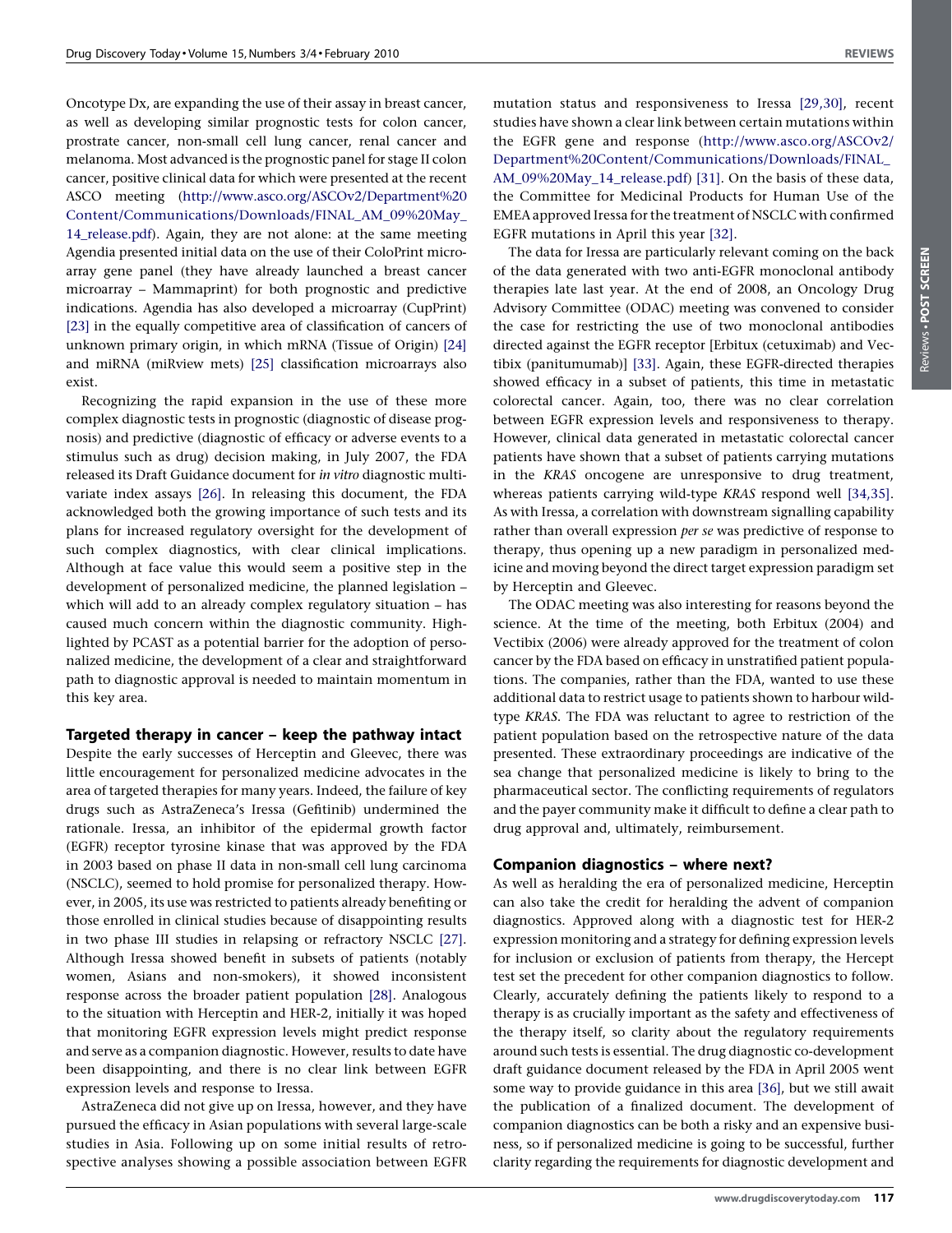reimbursement are urgently needed. This was echoed in the PCAST report in its recommendation.

Maybe there is an alternative route to delivering personalized healthcare, though. If tumours can be broadly profiled upfront, it might alleviate the need for specific therapy-based companion diagnostics and enable the physician to choose rapidly between all available therapies. This rationale forms the basis for the recent announcements by both Massachusetts General Hospital and the Memorial Sloan-Kettering Cancer Centre to produce comprehensive assessments of somatic mutations at diagnosis for all patients [\[37\]](#page-4-0). Specifically, they will look at 110 mutations across 13 cancerrelated genes. An even broader approach is taken by Californiabased biotech company CollabRx, which offers a custom tumour profiling service [\(http://collabrx.com/\)](http://collabrx.com/). These approaches, which are expensive to perform at the moment, will benefit from the rapid advances in genomic technologies and are likely to become cost-effective strategies in the near future. With this information in hand, the physician can choose from the available therapies based on the intactness of the appropriate signalling pathways for that specific tumour. In many ways, this would be a considerable advance in personalized medicine, enabling us to move away from the sometimes controversial binary results of individual companion diagnostics to a more holistic view of therapeutic options. This example plays to the goals of the PCAST report, whereby improved molecular diagnostics is driving improved information gathering and, ultimately, clinical decision making, rather than a restrictive regulatory/reimbursements system.

#### Beyond oncology

Examples of therapy targeted at specific disease subpopulations have been slow to develop outside of oncology, but they are beginning to appear [\[38\]](#page-4-0). Selentry (maraviroc) is the first licensed CCR5 co-receptor antagonist drug that blocks HIV viral uptake into CD4 T cells [\[39\]](#page-4-0) and represents the clearest example of targeted therapy outside oncology. To gain entry into T cells, the HIV virus interacts with both the CD4 receptor and either CCR5 or CXCR4 co-receptors. Selentry binds to CCR5, thus blocking viral interaction and T-cell entry, but its efficacy is limited to those strains of HIV that use CCR5 rather than CXCR4 as the coreceptor. Testing for CCR5 tropism of the virus, therefore, is essential to determine patients likely to benefit from Selentry treatment, and the drug was approved with a companion diagnostic assay (Trofile).

Although improved disease diagnosis represents one important tenet of personalized medicine, the minimization of adverse events across all diseases represents another [\[40\]](#page-4-0). What the drug does to the disease is key to improved efficacy, but what the body does to the drug is key to understanding adverse event monitoring. Given the rare and sporadic nature of many of these events, it is perhaps not surprising to discover that in many cases, genomicencoded variations account for a significant proportion of these adverse events. Although rare with each drug, the cumulative burden of adverse events on the healthcare system is high. Recent estimates show that more than 5% of hospital admissions are associated with adverse reactions to prescribed drugs [\[41\].](#page-4-0) Generally, these genetically linked adverse events can be broken down into two categories: those associated with hypersensitivity reactions to the drug (such as those associated with variants of the HLA

locus, such as seen with carbamazepine [\[42\]](#page-4-0)) and, more commonly, those associated with impaired or variable metabolism of the drug (associated with variants in genes including cytochrome P450s, dihydropyrimidine dehydrogenase, UDP-glucuronosyltransferase 1A and thiopurine methyltransferase) [\[38\]](#page-4-0).

Metabolism in the liver by cytochrome P450s represents by far the most common route of drug turnover, and it has long been known that fast- and slow-metabolizing variants in these enzymes can lead to under- and over-dosing of drugs [\[43\]](#page-4-0). Recognizing this point, the Roche Amplichip was approved by the FDA to monitor 29 variants in the two most common drug metabolizing P450s: CYP2D6 and CYP2C19 (although this does not include all variants). Known to mediate the metabolism of almost 25% of drugs, adverse events with nearly 30 drugs are known to be related to drug accumulation in patients carrying variants in these two enzymes [\[44\].](#page-4-0) In addition, some drugs – tamoxifen being the most prominent example – are delivered in pro-drug form, requiring cytochrome P450 processing to generate the active metabolite. Patients carrying poorly metabolizing variants of CYP2D6 have been shown to produce lower levels of active drug, leading to underdosing and the potential for reduced response [\[45\].](#page-4-0)

Early this year, an international consortium published their findings on the use of genomic information on the prediction of dose selection for warfarin (coumadin) [\[46\]](#page-4-0). Warfarin, prescribed as an anticoagulant, has a very narrow therapeutic range, and there is substantial individual variation in response. Under- or over-dosing with warfarin is the leading cause of hospitalization owing to adverse events worldwide. Much is known about the metabolism of warfarin, and variants in CYP2D9 and VKORC1 are known to influence turnover of the drug. Study results have shown that the prediction of dose selection with a pharmacogenetic algorithm correlated well with empirically determined maintenance doses and outperformed clinical prediction and standard dose estimates. As expected, this was particularly true in the outlier population, whilst patients with common variants of the metabolizing enzymes fell within the range of standard dosing.

The FDA, recognizing the clinical value of these findings, has been updating drug labels to include such genetic information where compelling data exists. The labels for both tamoxifen (2006) and warfarin (2007), for example, have been reviewed and changed in recent years, but in both cases, the FDA did not make testing a requirement on prescribing or define a process for interpreting results [\[47\]](#page-4-0). Similarly, a review of the available warfarin data has been completed by the Centres for Medicare and Medicade, and although they acknowledge the scientific basis of the findings, their proposed decision (published in May this year) is not to cover genetic testing for warfarin dosing [\[48\]](#page-5-0). In many ways, the examples of tamoxifen and warfarin exemplify the dilemma that will face healthcare systems going forward. The technical evidence is strong: personalized medicine has delivered tools that can predict dosing better than current best practice. But how should one balance physician time, patient inconvenience and reimbursement costs of a molecular test? How much better does the test need to be before it becomes cost-effective, and how much time does it need to save? Difficult questions, indeed. Again, PCAST recognized this difficulty; their recommendations highlight the need for a clearly thought-out process to tease out the potential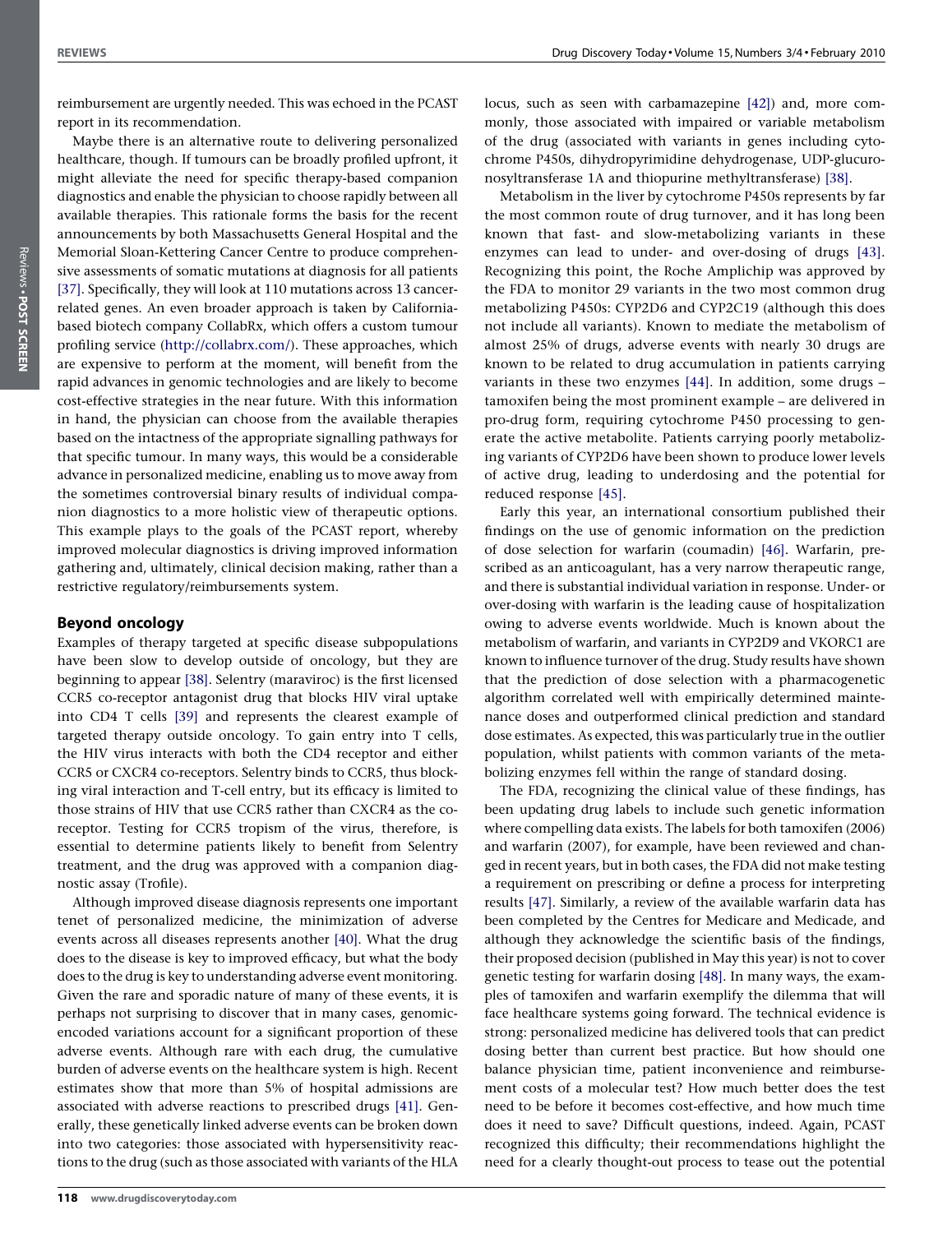<span id="page-4-0"></span>benefits of the new personalized medicine paradigm and strike to the heart of the problem that we will increasingly face.

### Concluding remarks

After a slow start, progress on the path to personalized medicine is gathering pace. There are a growing number of examples in which personalized medicine is influencing clinical decisions and helping shape healthcare provision. Progress in oncology is rapid and likely to continue apace. Successes outside of oncology are still limited, though, and only time will tell how broadly applicable

#### References

- 1 President's Council of Advisors on Science Technology, (2008) Priorities for
- Personalised Medicine. ( [http://www.ostp.gov/galleries/PCAST/pcast\\_report\\_v2.pdf](http://www.ostp.gov/galleries/PCAST/pcast_report_v2.pdf)) 2 Genomics and Personalized Medicine Act of 2006 (2006) ([http://www.govtrack.us/](http://www.govtrack.us/congress/billtext.xpd?bill=s109-3822) [congress/billtext.xpd?bill=s109-3822](http://www.govtrack.us/congress/billtext.xpd?bill=s109-3822))
- 3 Genomics and Personalized Medicine Act of 2008 (2008) ([http://www.govtrack.us/](http://www.govtrack.us/congress/bill.xpd?bill=h110-6498) [congress/bill.xpd?bill=h110-6498](http://www.govtrack.us/congress/bill.xpd?bill=h110-6498))
- 4 HHS Secretary's Advisory Committee on Genetics Health Society (SACGHS) Report, (2008) Personalized Health Care: Pioneers, Partnerships Progress. ( [http://](http://www.hhs.gov/myhealthcare/news/phc_2008_report.pdf) [www.hhs.gov/myhealthcare/news/phc\\_2008\\_report.pdf](http://www.hhs.gov/myhealthcare/news/phc_2008_report.pdf))
- 5 US Food and Drug Administration, (2004) Innovation or Stagnation: Challenge and Opportunity on the Critical Path to New Medical Products. ( [http://www.fda.gov/](http://www.fda.gov/downloads/ScienceResearch/SpecialTopics/CriticalPathInitiative/CriticalPathOpportunitiesReports/ucm113411.pdf) [downloads/ScienceResearch/SpecialTopics/CriticalPathInitiative/](http://www.fda.gov/downloads/ScienceResearch/SpecialTopics/CriticalPathInitiative/CriticalPathOpportunitiesReports/ucm113411.pdf) [CriticalPathOpportunitiesReports/ucm113411.pdf\)](http://www.fda.gov/downloads/ScienceResearch/SpecialTopics/CriticalPathInitiative/CriticalPathOpportunitiesReports/ucm113411.pdf)
- 6 The Personalized Medicine Coalition, (2009) The Case For Personalized Medicine. ( <http://www.ageofpersonalizedmedicine.org/objects/pdfs/thecase.pdf>)
- 7 Langreth, R. et al. (1999) New era of personalized medicine: targeting drugs for each unique genetic profile. Oncologist 4, 426–427
- 8 Jorgensen, J.T. (2009) New era of personalized medicine: a 10-year anniversary. Oncologist 14, 557–558
- 9 Jorgensen, J.T. (2008) Are we approaching the post-blockbuster era? Pharmacodiagnostics and rational drug development. Expert Rev. Mol. Diagn. 8, 689– 695
- 10 Trusheim, M.R. et al. (2007) Stratified medicine: strategic and economic implications of combining drugs and clinical biomarkers. Nat. Rev. Drug Discov. 6, 287–293
- 11 Spear, B.B. et al. (2001) Clinical application of pharmacogenetics. Trends Mol. Med. 7, 201–204
- 12 Ross, J.S. et al. (2009) The HER-2 receptor and breast cancer: ten years of targeted anti-HER-2 therapy and personalized medicine. Oncologist 14, 320–368
- 13 Bang, Y et al. (2009) Pathological features of advanced gastric cancer (GC): relationship to human epidermal growth factor receptor 2 (HER2) positivity in the global screening programme of the ToGA trial. J. Clin. Oncol. 27 abstract 4556
- 14 Van Custem, et al. (2009) Efficacy results from the ToGA trial: a phase III study of trastuzumab added to standard chemotherapy (CT) in first-line human epidermal growth factor receptor 2 (HER2)-positive advanced gastric cancer (GC). J. Clin. Oncol. 27 abstract 2409
- 15 Joske, D.J. (2008) Chronic myeloid leukaemia: the evolution of gene-targeted therapy. Med. J. Aust. 189, 277–282
- 16 Druker, B.J. (2008) Translation of the Philadelphia chromosome into therapy for CML. Blood 112, 4808–4817
- 17 National Comprehensive Cancer Network, (2009) Clinical Practise Guidelines in Oncology Chronic Myelogenous Leukemia. ( [http://www.nccn.org/professionals/](http://www.nccn.org/professionals/physician_gls/PDF/cml.pdf) [physician\\_gls/PDF/cml.pdf\)](http://www.nccn.org/professionals/physician_gls/PDF/cml.pdf)
- 18 Dowsett, M. et al. (2008) Emerging biomarkers and new understanding of traditional markers in personalized therapy for breast cancer. Clin. Cancer Res. 14, 8019–8026
- 19 Paik, S. et al. (2004) A multigene assay to predict recurrence of tamoxifen-treated, node-negative breast cancer. N. Engl. J. Med. 351, 2817–2826
- 20 Harris, L. et al. (2007) American Society of Clinical Oncology 2007 update of recommendations for the use of tumor markers in breast cancer. J. Clin. Oncol. 25, 5287–5312
- 21 National Comprehensive Cancer Network, (2009) Clinical Practise Guidelines in Oncology Breast Cancer. ( [http://www.nccn.org/professionals/physician\\_gls/PDF/](http://www.nccn.org/professionals/physician_gls/PDF/breast.pdf) [breast.pdf\)](http://www.nccn.org/professionals/physician_gls/PDF/breast.pdf)
- 22 Ross, J.S. et al. (2008) Commercialized multigene predictors of clinical outcome for breast cancer. Oncologist 13, 477–493

personalized medicine will become. Updating the regulatory and legislative framework to remove barriers to the development of molecular diagnostics, as PCAST suggests, will be essential to allow personalized medicine every chance to flourish. There are many that remain rightly sceptical regarding whether personalized medicine will ever be able to deliver on its promise [\[49,50\]](#page-5-0) and, specifically, whether the argument for the adoption of molecular diagnostics will ever be economically viable [\[51\].](#page-5-0) Either way, the personalized medicine experiment is now well underway, and the next few years will see whether the faith was justified.

- 23 Bridgewater, J. et al. (2008) Gene expression profiling may improve diagnosis in patients with carcinoma of unknown primary. Br. J. Cancer 98, 1425–1430
- 24 Monzon, F.A. et al. (2009) Multicenter validation of a 1,550-gene expression profile for identification of tumor tissue of origin. J. Clin. Oncol. 27, 2503–2508
- 25 Rosenfeld, N. et al. (2008) MicroRNAs accurately identify cancer tissue origin. Nat. Biotechnol. 26, 462–469
- 26 US Food and Drug Administration, (2007) Draft Guidance for Industry, Clinical Laboratories and FDA Staff: In Vitro Diagnostic Multivariate Index Assays. ( [http://](http://www.fda.gov/cdrh/oivd/guidance/1610.pdf) [www.fda.gov/cdrh/oivd/guidance/1610.pdf\)](http://www.fda.gov/cdrh/oivd/guidance/1610.pdf)
- 27 New Labeling and Distribution Program for Gefitinib (Iressa) (2005) ([http://](http://www.fda.gov/Drugs/DrugSafety/PostmarketDrugSafetyInformationforPatientsandProviders/ucm163112.htm) [www.fda.gov/Drugs/DrugSafety/](http://www.fda.gov/Drugs/DrugSafety/PostmarketDrugSafetyInformationforPatientsandProviders/ucm163112.htm)

[PostmarketDrugSafetyInformationforPatientsandProviders/ucm163112.htm](http://www.fda.gov/Drugs/DrugSafety/PostmarketDrugSafetyInformationforPatientsandProviders/ucm163112.htm)) 28 Tamura, K. et al. (2005) Gefitinib in non-small cell lung cancer. Expert Opin. Pharmacother. 6, 985–993

- 29 Lynch, T.J. et al. (2004) Activating mutations in the epidermal growth factor receptor underlying responsiveness of non-small-cell lung cancer to gefitinib. N. Engl. J. Med. 350, 2129–2139
- 30 Paez, J.G. et al. (2004) EGFR mutations in lung cancer: correlation with clinical response to gefitinib therapy. Science 304, 1497–1500
- 31 Hida, T. et al. (2009) Gefitinib for the treatment of non-small-cell lung cancer. Expert Rev. Anticancer Ther. 9, 17–35
- 32 Committee for Medicinal Products for Human Use, (2009) Summary of Positive Opinion for Iressa. ( [http://www.emea.europa.eu/pdfs/human/opinion/](http://www.emea.europa.eu/pdfs/human/opinion/Iressa_20075609en.pdf) [Iressa\\_20075609en.pdf\)](http://www.emea.europa.eu/pdfs/human/opinion/Iressa_20075609en.pdf)
- 33 Mack, G.S. (2009) FDA holds court on post hoc data linking KRAS status to drug response. Nat. Biotechnol. 27, 110–112
- 34 Amado, R.G. et al. (2008) Wild-type KRAS is required for panitumumab efficacy in patients with metastatic colorectal cancer. J. Clin. Oncol. 26, 1626–1634
- 35 Lievre, A. et al. (2006) KRAS mutation status is predictive of response to cetuximab therapy in colorectal cancer. Cancer Res. 66, 3992–3995
- 36 US Food and Drug Administration, (2005) Drug-Diagnostic Co-Development Concept Paper. April ( [http://www.fda.gov/Cder/genomics/pharmacoconceptfn.pdf\)](http://www.fda.gov/Cder/genomics/pharmacoconceptfn.pdf)
- 37 Hayden, E.C. (2009) Personalized cancer therapy gets closer. Nature 458, 131–132
- 38 US Food and Drug Administration, (2009) Table of Valid Biomarkers in the Context of Approved Drug Labels. ( [http://www.fda.gov/cder/genomics/](http://www.fda.gov/cder/genomics/genomic_biomarkers_table.htm) [genomic\\_biomarkers\\_table.htm](http://www.fda.gov/cder/genomics/genomic_biomarkers_table.htm))
- 39 Emmelkamp, J.M. et al. (2008) Maraviroc, risks and benefits: a review of the clinical literature. Expert Opin. Drug Saf. 7, 559–569
- 40 Woodcock, J. et al. (2009) Pharmacogenetics tailoring treatment for the outliers. N. Engl. J. Med. 360, 811–813
- 41 Kongkaew, C. et al. (2008) Hospital admissions associated with adverse drug reactions: a systematic review of prospective observational studies. Ann. Pharmacother. 42, 1017–1025
- 42 Ferrell, P.B., Jr et al. (2008) Carbamazepine, HLA-B\*1502 and risk of Stevens– Johnson syndrome and toxic epidermal necrolysis: US FDA recommendations. Pharmacogenomics 9, 1543–1546
- 43 Phillips, K.A. et al. (2001) Potential role of pharmacogenomics in reducing adverse drug reactions: a systematic review. J. Am. Med. Assoc. 286, 2270–2279
- 44 Jain, K.K. (2005) Applications of AmpliChip CYP450. Mol. Diagn. 9, 119–127
- 45 Dezentje, V.O. et al. (2009) Clinical implications of CYP2D6 genotyping in tamoxifen treatment for breast cancer. Clin. Cancer Res. 15, 15–21
- 46 Klein, T.E. et al. (2009) Estimation of the warfarin dose with clinical and pharmacogenetic data. N. Engl. J. Med. 360, 753–764
- 47 US Food and Drug Administration, (2007) FDA approves Updated Warfarin (Coumadin) prescribing Information. ( [http://www.fda.gov/bbs/topics/news/2007/](http://www.fda.gov/bbs/topics/news/2007/new01684.html) [new01684.html\)](http://www.fda.gov/bbs/topics/news/2007/new01684.html)